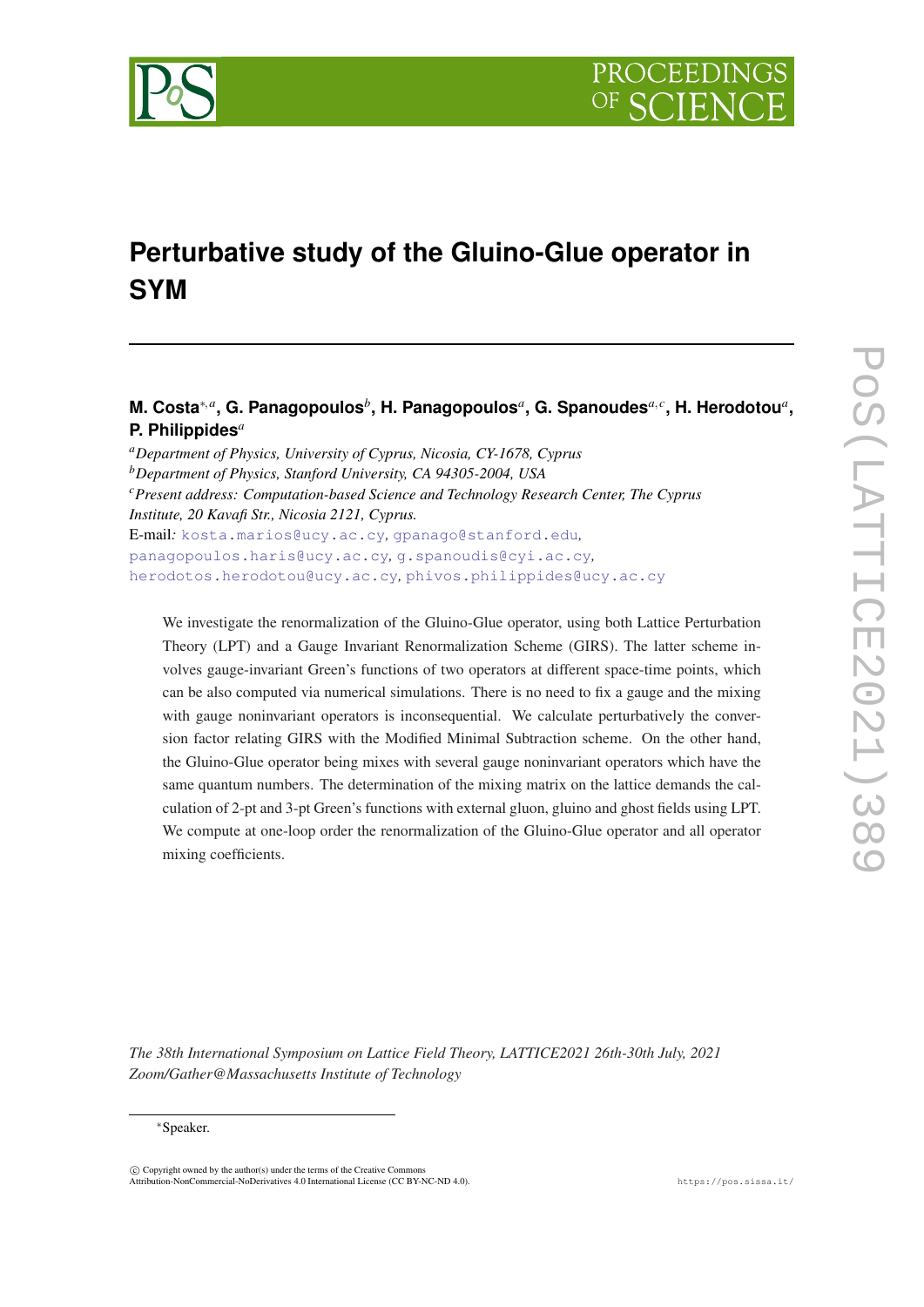## 1. Introduction

Supersymmetric strongly coupled theories have influenced experimental particle physics and evidence of SUSY as well as its predictions are still under investigation. SUSY is expected to emerge at very high energies and it provides dark matter candidates, arising from the lightest supersymmetric particles. In addition to that, supersymmetric extensions of the Standard Model would resolve the hierarchy problem. In this work, we considered the  $\mathcal{N} = 1$  supersymmetric Yang-Mills (SYM) theory, which describes the strong interactions between gluons  $(u<sub>u</sub>)$  and gluinos ( $\lambda$ ), the superpartners of the gluons. SYM shares some of the fundamental properties of supersymmetric theories containing quarks and squarks, while at the same time it is amenable to high-accuracy nonperturbative investigations; it is thus an ideal forerunner to the future study of theories containing more superfields.

A fundamental ingredient in these investigations is the "Gluino-Glue" composite operator,  $\mathscr{O}_{Gg}$ . In the present work we study thoroughly the renormalization and mixing of this operator, to the first perturbative order. In particular, we present two separate calculations: 1) We compute, in dimensional regularization, the conversion factors relating the  $\overline{\text{MS}}$  scheme to an intermediate gauge-invariant coordinate-space scheme. In this second scheme, there is no mixing with gauge variant operators and no need to fix the gauge. Further, all necessary correlation functions can be computed nonperturbatively in simulations, again without need for gauge fixing or ghost fields. However, a downside of this scheme is that the calculations to order  $g^{2n}$  requires evaluation of  $(n+1)$ -loop Feynman diagrams. 2) We use lattice perturbation theory and compute, to one loop, various 2- and 3-point functions of  $\mathscr{O}_{Gg}$ . We consider mixing with all relevant gauge-noninvariant operators, which contain also ghost fields.

For a comprehensive presentation of our results, along with detailed explanations and a longer list of references, we refer to our publications [\[1,](#page-7-0) [2\]](#page-7-0).

#### 2. Gluino-Glue Operator

In studying the properties of light bound states, the main observables in SYM would be particles made up of gluons and gluinos. An important object in such a study is the Gluino-Glue operator, defined as follows:

$$
\mathcal{O}_{Gg} = \sigma_{\mu\nu} \text{tr}_c(u_{\mu\nu}\lambda), \quad \sigma_{\mu\nu} = \frac{1}{2} [\gamma_\mu, \gamma_\nu], \quad u_{\mu\nu} = \partial_\mu u_\nu - \partial_\nu u_\mu + ig[u_\mu, u_\nu]
$$
(2.1)

This operator has the lowest possible dimensionality (7/2) compatible with gauge invariance and being at the same time fermionic. Acting on the vacuum,  $\mathscr{O}_{Gg}$  is expected to excite a light bound state of the theory, which is a potential supersymmetric partner of the gluinoballs (tr<sub>c</sub>( $\bar{\lambda}\lambda$ ),  $tr_c(\bar{\lambda} \gamma_5 \lambda), \dots$ ) and the glueballs  $(tr_c(u_{\mu\nu} u_{\mu\nu}), tr_c(u_{\mu\nu} \tilde{u}_{\mu\nu}), \dots)$  [\[3\]](#page-7-0). The Gluino-Glue operator, being composite, could in principle mix with four classes of operators having the same quantum numbers. The four classes are as follows: Class G are gauge invariant operators. Class A are operators which are not gauge invariant but are the BRST variation of some other operators:  $\mathcal{O}_A$ . **Class B** operators vanish by the equations of motion:  $\mathcal{O}_B$ . **Class C** are operators which are not linear combinations of class G, A and B:  $\mathcal{O}_C$ . Below, we present all candidate operators which can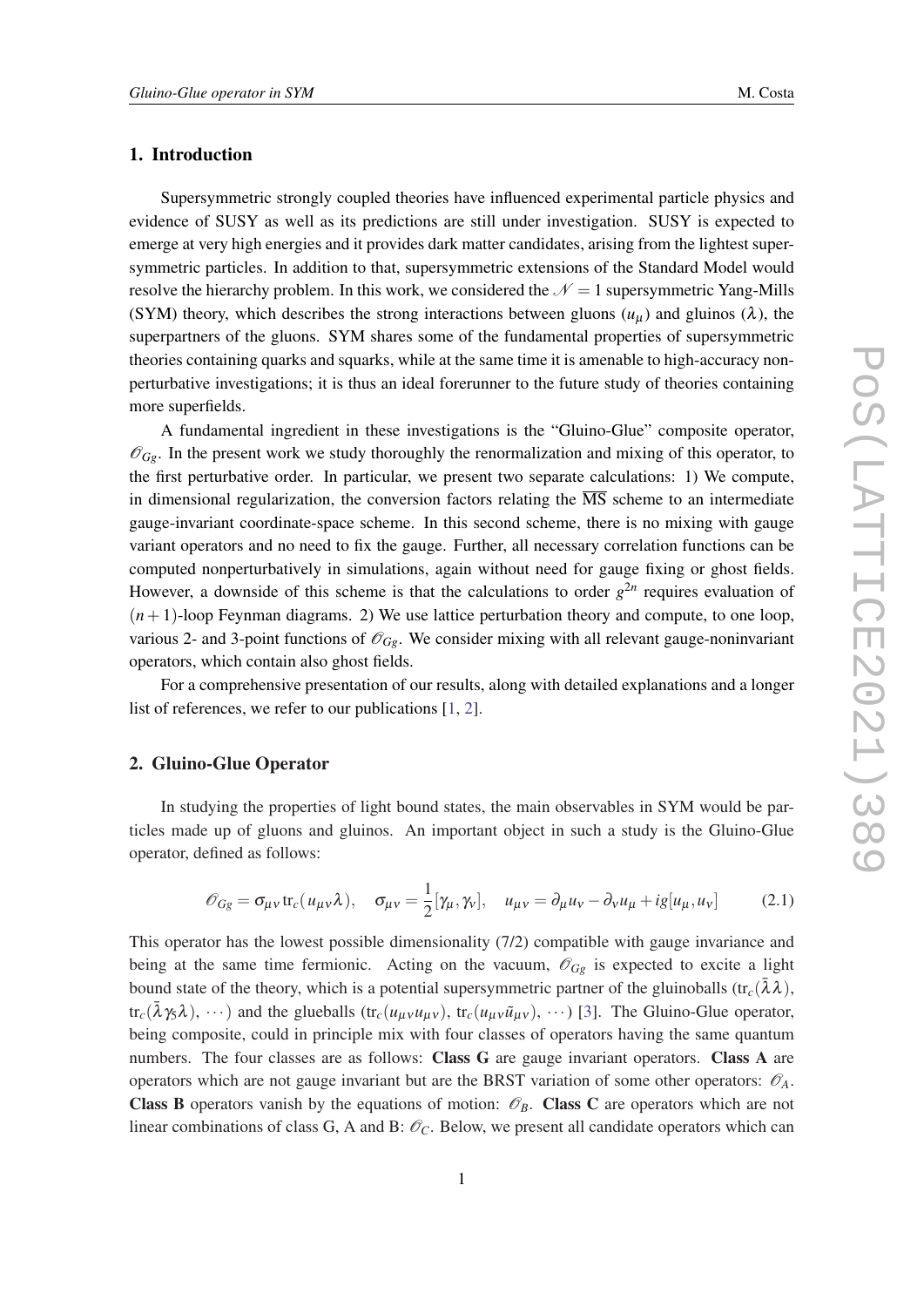mix with  $\mathcal{O}_{Gg}$  ( $\alpha$ : gauge fixing parameter,  $c$ : ghost field):

$$
\begin{aligned}\n\mathcal{O}_{A1} &= \frac{1}{\alpha} \text{tr}_c(\lambda \partial_\mu u_\mu) - ig \text{tr}_c(\lambda [c, \bar{c}]) \\
\mathcal{O}_{B1} &= \text{tr}_c(\psi \mathcal{D} \lambda) \\
\mathcal{O}_{C1} &= \text{tr}_c(\partial_\mu \lambda u^\mu) \\
\mathcal{O}_{C2} &= \text{tr}_c(\psi \lambda) \\
\mathcal{O}_{C3} &= ig \sigma_{\mu\nu} \text{tr}_c(\lambda [u_\mu, u_\nu]) \\
\mathcal{O}_{C4} &= ig \text{tr}_c(\lambda [c, \bar{c}])\n\end{aligned}
$$

Class C operators cannot contribute in the continuum for the purpose of  $\overline{\text{MS}}$ -renormalization. However, they may give finite mixing coefficients on the lattice. Note also that the operator  $\mathcal{O}_{C2}$  is of lower dimension and it will not mix with  $\mathcal{O}_{Gg}$  in dimensional regularization; it may however show up in the lattice formulation. The presence of symmetries, which are preserved by the SYM action, both in the continuum and on the lattice, forbids other operators from mixing with the Gluino-Glue operator. There are no gauge-invariant operators which mix with  $\mathcal{O}_{Gg}$ ; thus, by applying Gauge Invariant Renormalization Scheme (GIRS) [[4](#page-7-0)] we only need to calculate one Green's function (Eq. (3.1)) to extract the multiplicative renormalization factor of  $\mathscr{O}_{G\rho}$ , which contributes in physical matrix elements.

#### 3. Renormalization of Gluino-Glue operator in the GIRS scheme

In the GIRS scheme, renormalization factors are defined via the following Green's function, containing a product of Gluino-Glue operators, whose 4-vector positions *x* and *y* are distinct:

$$
G(x - y) \equiv \langle \mathcal{O}_{Gg}(x) \overline{\mathcal{O}}_{Gg}(y) \rangle.
$$
 (3.1)

In order to contract gluino fields in Feynman diagrams it is convenient to choose the charge conjugate operator  $\overline{\mathcal{O}}_{Gg}(y)$ , instead of  $\mathcal{O}_{Gg}(y)$ , as the second factor in Eq. (3.1);  $\overline{\mathcal{O}}_{Gg}(y)$  is defined as (cf. Eq. (2.1)):

$$
\overline{\mathscr{O}}_{Gg} = -\operatorname{tr}_{c}(\bar{\lambda}u_{\mu\nu})\sigma_{\mu\nu}.
$$
\n(3.2)

Disconnected Feynman diagrams are not present in  $G(x - y)$  due to the fact that  $\mathcal{O}_{Gg}$  is not a scalar operator. In the following, we calculate the Green's function up to one loop, where we regularize the theory in *d* dimensions  $(d = 4 - 2\varepsilon)$ . In the GIRS scheme all non-gauge invariant operators will not contribute to  $G(x - y)$ , and one will obtain directly the multiplicative renormalization of  $\mathscr{O}_{Gg}$ , which is the only renormalization factor which is relevant for physical matrix elements. The Feynman diagrams for the tree-level and one-loop values of the 2-pt Green's function are shown in Fig. 1. By adding tree-level and one-loop contributions, the bare Green's function takes the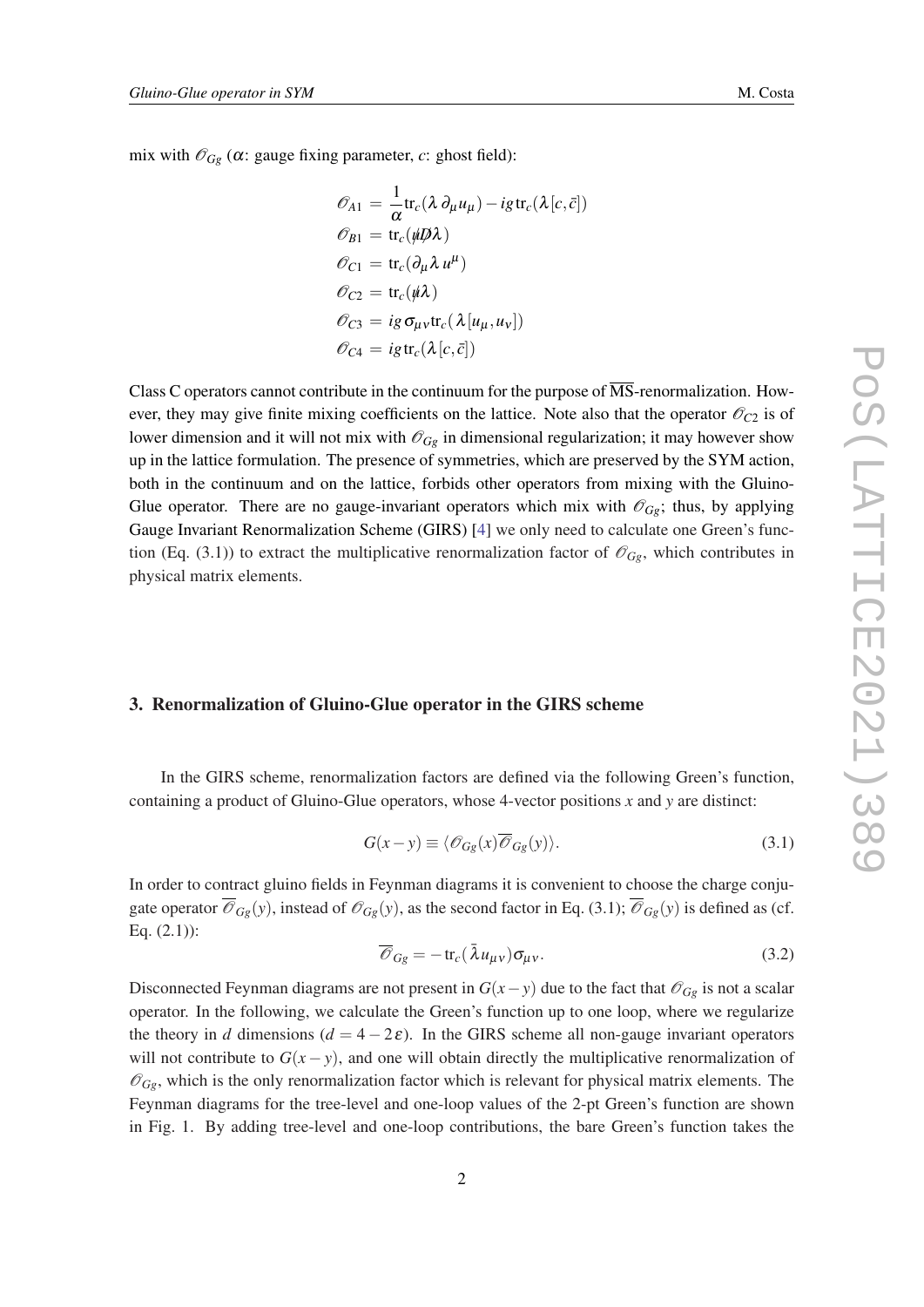following form:

$$
G(x-y)^{\text{bare}} = -2 \frac{(N_c^2 - 1)\Gamma(2-\varepsilon)^2}{\pi^{4-2\varepsilon}} (-1+\varepsilon)(-3+2\varepsilon) \, \zeta(z)^{-4+2\varepsilon} \times \left\{ 1 - \frac{g^2 N_c}{16\pi^2} \left( \bar{\mu}^2 z^2 \right)^{\varepsilon} \frac{e^{\varepsilon \gamma_E} \Gamma(-\varepsilon)}{4\varepsilon \varepsilon (1-\varepsilon)^3 (3-2\varepsilon)} \times \left[ (1-\varepsilon)(12-48\varepsilon+70\varepsilon^2-39\varepsilon^3+\varepsilon^4) + \frac{(1-3\varepsilon+2\varepsilon^2+\varepsilon^3)\Gamma(-\varepsilon)\Gamma(\varepsilon)^2 \Gamma(4-3\varepsilon)}{4(1-2\varepsilon)\Gamma(-2\varepsilon)^2 \Gamma(2\varepsilon)} \right] \right\}, (3.3)
$$

where  $z^{\mu} \equiv y^{\mu} - x^{\mu}$ ,  $\bar{\mu}$  is the  $\overline{\text{MS}}$  renormalization scale relating the dimensionful coupling constant *g*<sub>L</sub> in the *d*-dimensional Lagrangian to the dimensionless "bare" coupling constant  $g^B$ :  $g_L = \mu^E g^B$  $(\mu = \bar{\mu}\sqrt{e^{\gamma_E}/4\pi})$ . To this perturbative order, the distinction between bare and renormalized coupling constants is inessential; we will thus denote both by *g*. A more promising option is to inte-



Figure 1: Tree-level and (eleven) one-loop Feynman diagrams contributing to the expectation value  $\langle \mathcal{O}_{G\rho}(x) \overline{\mathcal{O}}_{G\rho}(y) \rangle$ . A wavy (solid) line represents gluons (gluinos). The dashed line is the ghost field. A cross denotes the insertion of the operator.

grate Eq.(3.1) over three of the four components of the position vector  $(x - y)$ , while setting the fourth component equal to a reference scale  $\bar{t}$ . Due to the anisotropic lattice employed in simulations, the temporal direction is a special one. In this sense, a natural choice for the component  $\bar{t}$  is to be temporal; we call this variant "t-GIRS". Without loss of generality, we set  $x = (x_1, x_2, x_3, 0)$ and  $y = (0,0,0,\bar{t})$ ; then the renormalization condition for t-GIRS has the following form:

$$
\operatorname{Tr}\Big[\Big(\int d^3\vec{x}\,\langle\mathscr{O}_{Gg}^{t-\text{GIRS}}(\vec{x},0)\overline{\mathscr{O}}_{Gg}^{t-\text{GIRS}}(\vec{0},\vec{t})\rangle\Big)\gamma_4\Big] = (Z_{Gg}^{B,t-\text{GIRS}})^2 \operatorname{Tr}\Big[\Big(\int d^3\vec{x}\,\langle\mathscr{O}_{Gg}^B(\vec{x},0)\overline{\mathscr{O}}_{Gg}^B(\vec{0},\vec{t})\rangle^{\text{tree}}\Big)\gamma_4\Big],\tag{3.4}
$$

where the right-hand side of the above condition is the tree-level Green's function with  $\varepsilon \to 0$ . The conversion factor between  $\overline{\text{MS}}$  and t-GIRS,  $\mathscr{O}_{Gg}^{\overline{\text{MS}}} = C_{Gg}^{\text{t-GIRS,MS}} \mathscr{O}_{Gg}^{\text{t-GIRS}}$ , is obtained from the relation:

$$
\operatorname{Tr}\Big[\Big(\int d^3\vec{x}\,\langle\mathscr{O}_{Gg}^{\overline{\text{MS}}}(\vec{x},0)\overline{\mathscr{O}}_{Gg}^{\overline{\text{MS}}}(\vec{0},\vec{t})\rangle\Big)\gamma_4\Big] = \Big(C_{Gg}^{\overline{\text{MS}},t-\text{GIRS}}\Big)^2 \operatorname{Tr}\Big[\Big(\int d^3\vec{x}\,\langle\mathscr{O}_{Gg}^{t-\text{GIRS}}(\vec{x},0)\overline{\mathscr{O}}_{Gg}^{t-\text{GIRS}}(\vec{0},\vec{t})\rangle^{\text{tree}}\Big)\gamma_4\Big].\tag{3.5}
$$

Note that both sides of Eq. (3.5) are well-defined as  $d \rightarrow 4$ , and thus spatial integration is performed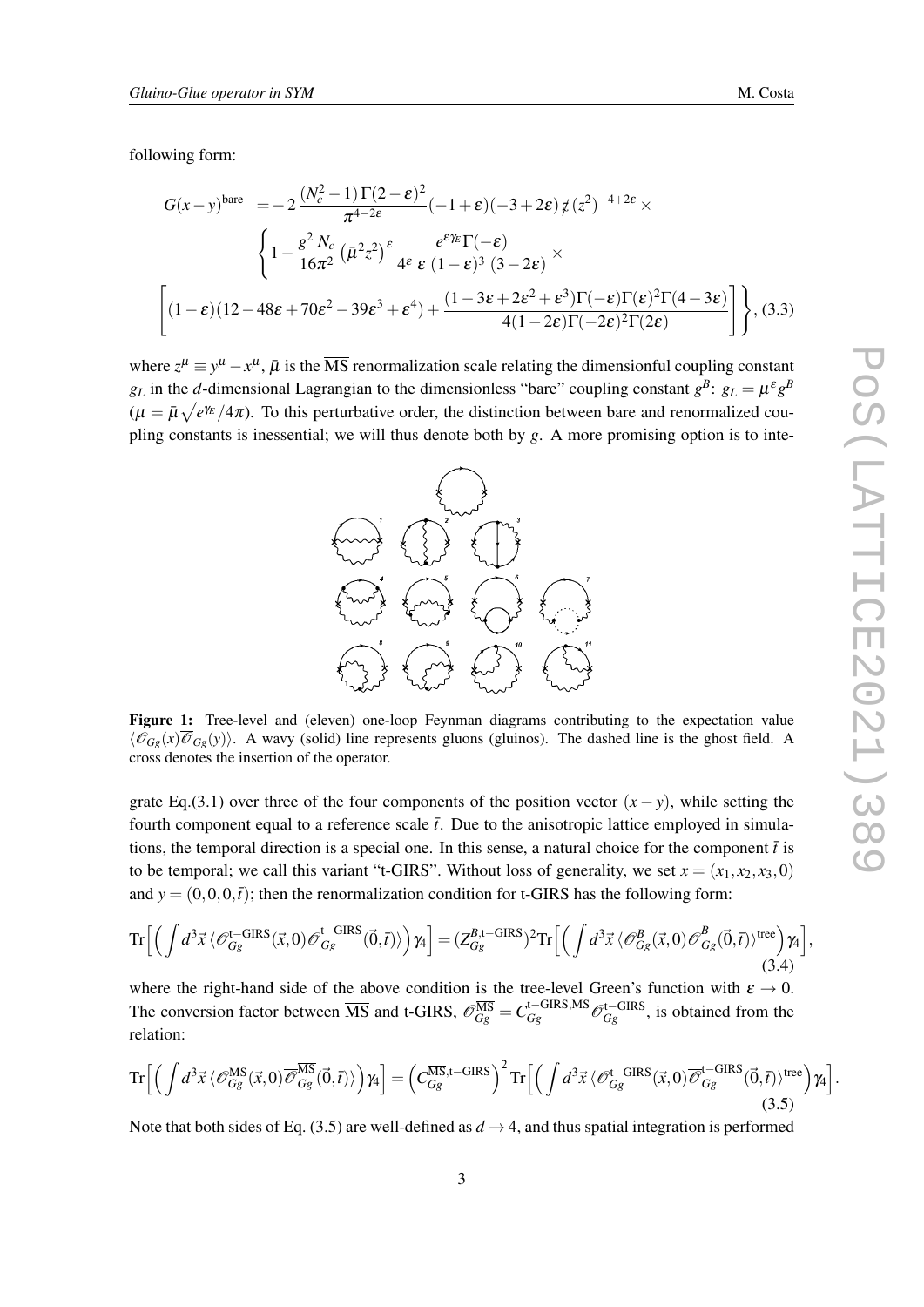in 3 (rather than  $d - 1$ ) dimensions. Use of the integrals:

$$
\int d^3 \vec{x} \, \frac{1}{(|\vec{x}|^2 + t^2)^4} = \frac{\pi^2}{8|t|^5}, \quad \int d^3 \vec{x} \, \frac{\ln(|\vec{x}|^2 + t^2)}{(|\vec{x}|^2 + t^2)^4} = \frac{\pi^2(-5 + 12\ln(2) + 6\ln(t^2))}{48|t|^5},\tag{3.6}
$$

in Eq. (3.5), leads to the following expression for the conversion factor from t-GIRS to  $\overline{\text{MS}}$ :

$$
C_{Gg}^{\overline{\text{MS}},t-\text{GIRS}} = 1 + \frac{g^2 N_c}{16\pi^2} \left( -\frac{5}{6} + 6\gamma_E + 3\ln(\bar{\mu}^2 \bar{t}^2) \right) + \mathcal{O}(g^4). \tag{3.7}
$$

Using a standard lattice discretization  $\mathcal{O}_{Gg}^L$  of the Gluino-Glue operator [\[5\]](#page-7-0), the non-perturbative value of its renormalization factor,  $Z_{Gg}^{L,\text{t}-\text{GIRS}}$ , can be found via:

$$
(Z_{Gg}^{L,\text{t-GIRS}})^2 \text{Tr} \Big[ \Big( \int d^3 \vec{x} \, \langle \mathcal{O}_{Gg}^L(\vec{x},0) \overline{\mathcal{O}}_{Gg}^L(\vec{0},\vec{t}) \rangle \Big) \gamma_4 \Big] = \text{Tr} \Big[ \Big( \int d^3 \vec{x} \lim_{\varepsilon \to 0} \langle \mathcal{O}_{Gg}(x) \overline{\mathcal{O}}_{Gg}(y) \rangle^{\text{tree}} \Big) \gamma_4 \Big] = 3 \frac{(N_c^2 - 1)|t|}{\pi^2 t^5}.
$$
 (3.8)

#### 4. Perturbative study of the Gluino-Glue operator on the lattice

Given that  $\mathcal{O}_{Gg}$  has a relatively high dimensionality, 7/2, there is a number of other (non-gauge invariant) composite operators with which  $\mathcal{O}_{Gg}$  can, and will, mix [\[2\]](#page-7-0); this becomes apparent when one calculates Green's functions with elementary external fields, as is done in a typical renormalization procedure. A proper treatment of this mixing entails studying the 2-pt and 3-pt Green's functions of  $\mathcal{O}_{Gg}$  with external gluino and gluon fields. The renormalized fields and operators are related to bare ones through:

$$
u^R_\mu = \sqrt{Z_u} u^B_\mu, \quad \lambda^R = \sqrt{Z_\lambda} \lambda^B, \quad c^R = \sqrt{Z_c} c^B, \quad \mathcal{O}^R_{Gg} = Z_{Gg} \mathcal{O}^B_{Gg} + z_{A1} \mathcal{O}^B_{A1} + z_{B1} \mathcal{O}^B_{B1} + \sum_{i=1}^4 z_{Ci} \mathcal{O}^B_{Ci}
$$
\n
$$
(4.1)
$$

We compute the one-loop quantum correction for the relevant Green's functions of the Gluino-Glue operator. This allows us to determine renormalization factors of the operator in the  $\overline{\text{MS}}$  scheme, as well as the mixing coefficients for the other operators. To this end, our computations are performed using dimensional and lattice regularizations. We employ a standard discretization where gluinos are defined on lattice sites and gluons reside on the links of the lattice; the discretization is based on Wilson's formulation of non-supersymmetric gauge theories with clover improvement. Our perturbative results are analytic expressions depending on the number of colors, *Nc*, the clover coefficient,  $c_{SW}$ , the Wilson parameter,  $r = \pm 1$ , the lattice spacing *a*, and the gauge parameter,  $\alpha$ .

To obtain *ZGg* and all mixing coefficients, *z*, we have calculated, to one loop and in an arbitrary covariant gauge, the 2-pt (gluino-gluon) and 3-pt (gluino-gluon-gluon and gluino-ghost-antighost) bare amputated Green's functions of  $\mathcal{O}_{Gg}$ ; these are related to the corresponding renormalized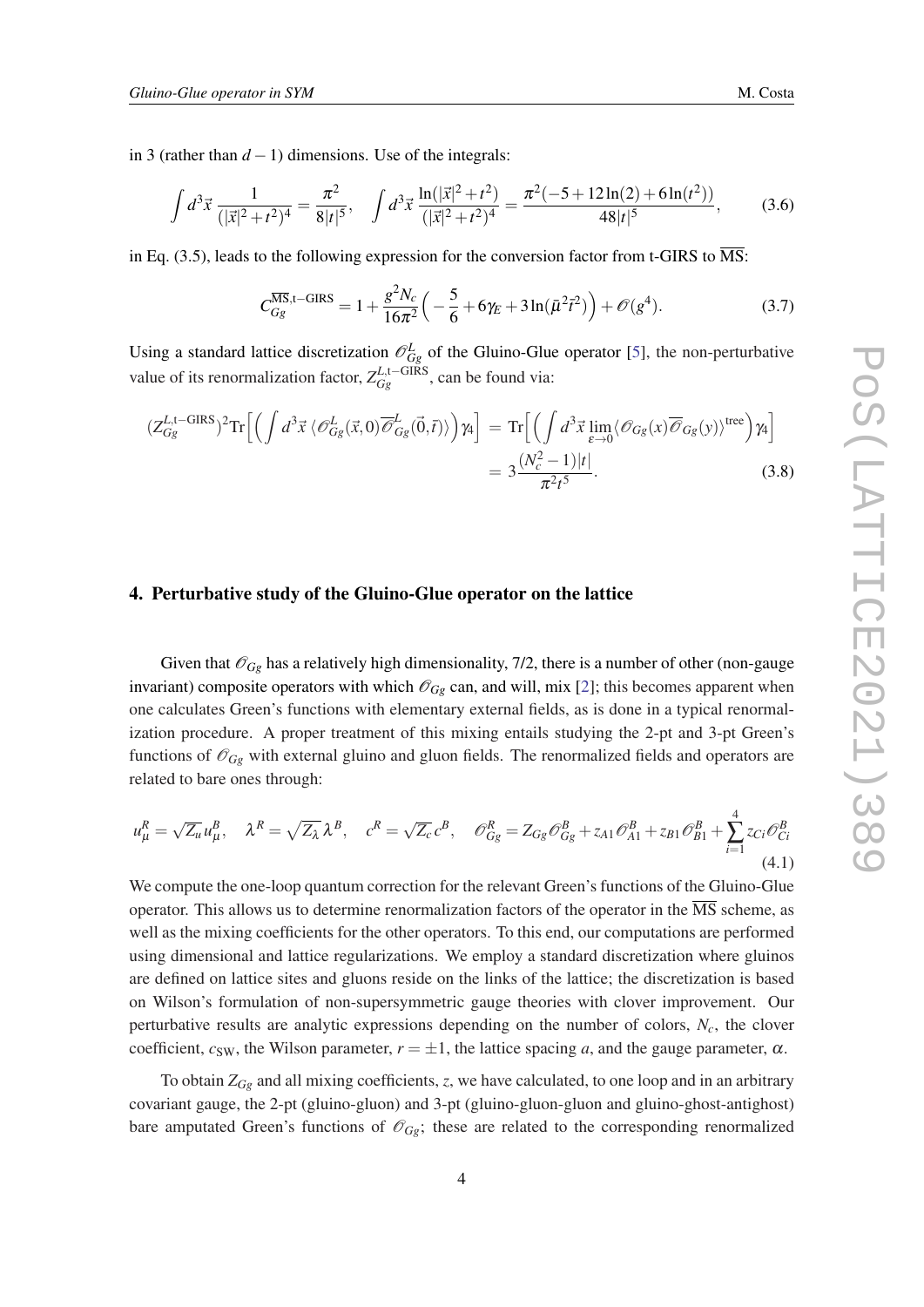Green's functions through:

$$
\langle u_{\nu}^{R} \mathcal{O}_{Gg}^{R} \bar{\lambda}^{R} \rangle_{amp} = Z_{\lambda}^{-1/2} Z_{u}^{-1/2} Z_{Gg} \langle u_{\nu}^{B} \mathcal{O}_{Gg}^{B} \bar{\lambda}^{B} \rangle_{amp} + z_{A1} \langle u_{\nu}^{B} \mathcal{O}_{A1}^{B} \bar{\lambda}^{B} \rangle_{amp}^{tree} + z_{B1} \langle u_{\nu}^{B} \mathcal{O}_{B1}^{B} \bar{\lambda}^{B} \rangle_{amp}^{tree} + z_{C1} \langle u_{\nu}^{B} \mathcal{O}_{C1}^{B} \bar{\lambda}^{B} \rangle_{amp}^{tree} + z_{C2} \langle u_{\nu}^{B} \mathcal{O}_{C2}^{B} \bar{\lambda}^{B} \rangle_{amp}^{tree}
$$
\n(4.2)

$$
\langle u_{\nu}^{R} u_{\mu}^{R} \mathcal{O}_{Gg}^{R} \bar{\lambda}^{R} \rangle_{amp} = Z_{\lambda}^{-1/2} Z_{u}^{-1} Z_{Gg} \langle u_{\nu}^{R} u_{\mu}^{B} \mathcal{O}_{Gg}^{B} \bar{\lambda}^{B} \rangle_{amp} + z_{B1} \langle u_{\nu}^{B} u_{\mu}^{B} \mathcal{O}_{B1}^{B} \bar{\lambda}^{B} \rangle_{amp}^{tree} + z_{C3} \langle u_{\nu}^{B} u_{\mu}^{B} \mathcal{O}_{C3}^{B} \bar{\lambda}^{B} \rangle_{amp}^{tree}
$$
\n(4.3)

$$
\langle c^R \mathcal{O}_{Gg}^R \bar{c}^R \bar{\lambda}^R \rangle_{amp} = Z_c^{-1} Z_\lambda^{-1/2} Z_{Gg} \langle c^B \mathcal{O}_{Gg}^B \bar{c}^b \bar{\lambda}^B \rangle_{amp} + z_{A1} \langle c^B \mathcal{O}_{A1}^B \bar{c}^B \bar{\lambda}^B \rangle_{amp}^{tree} + z_{C4} \langle c^B \mathcal{O}_{C4}^B \bar{c}^B \bar{\lambda}^B \rangle_{amp}^{tree}
$$
(4.4)

The one-loop Feynman diagrams (one-particle irreducible (1PI)) contributing to these Green's functions are shown in Figs. 2, 3, 4. We have made a choice of the external momenta for Green's



Figure 2: One-loop Feynman diagrams contributing to the two point Green's function of the Gluino-Glue operator,  $\langle u_v \mathcal{O}_{G_\mathcal{E}} \bar{\lambda} \rangle$ . A wavy (dashed) line represents gluons (gluinos). A cross denotes the insertion of the Gluino-Glue operator. Diagrams 2, 4 do not appear in dimensional regularization; they do however show up in the lattice formulation.

functions which allow an unambiguous extraction of all mixing coefficients and renormalization constants of the operators. We calculate the 2-pt Green's function  $\langle u_{\nu}^{\alpha_1}(-q_1)\mathscr{O}_{Gg}(x)\bar{\lambda}^{\alpha_2}(q_2)\rangle$ , for three choices of the external momenta  $q_1$  and  $q_2$ :  $q_2 = 0$ ,  $q_1 = 0$  and  $q_2 = -q_1$ . The 3-pt Green's functions  $\langle c^{\alpha_3}(q_3) \mathcal{O}_{Gg} \bar{c}^{\alpha_2}(q_2) \bar{\lambda}^{\alpha_1}(q_1) \rangle$  and  $\langle u^{\alpha_1}_v(-q_1) u^{\alpha_2}_\mu(-q_2) \mathcal{O}_{Gg} \bar{\lambda}^{\alpha_3}(q_3) \rangle$  are calculated at  $(q_1 = q_2, q_3 = 0)$  and  $(q_2 = 0, q_3 = -q_1)$ , respectively. We use the  $\overline{\text{MS}}$  renormalization scheme, in which the left hand sides of the renormalization conditions in Eqs. (4.2), (4.3) and (4.4) are the  $\overline{\text{MS}}$ -renormalized Green's functions which are calculated by the elimination of the pole part of the continuum bare Green's functions. The right hand sides are the bare latice Green's functions. The relevant renormalizations of fields and gauge couplings constant were not all available for the clover action considered in this work, and had to be calculated as a prerequisite. Imposing the renormalization conditions we get the results for the renormalization factor and the mixing coefficients:

$$
Z_{Gg}^{L,\overline{\rm MS}} = 1 - \frac{g^2 N_c}{16\pi^2} \left( \frac{9.8696}{N_c^2} - 1.7626 - 9.9198 c_{\rm SW}^2 + 4.9765 c_{\rm SW} r - 3 \log(a^2 \bar{\mu}^2) \right) \tag{4.5}
$$

$$
z_{B1}^{L,\overline{\text{MS}}} = \frac{g^2 N_c}{16\pi^2} \left( 0.4241 - \frac{3}{2} \log(a^2 \bar{\mu}^2) \right) \tag{4.6}
$$

$$
z_{C3}^{L,\overline{\text{MS}}} = -\frac{g^2 N_c}{16\pi^2} 0.000114
$$
\n(4.7)

Systematic errors coming from numerical loop integration are much smaller than the precision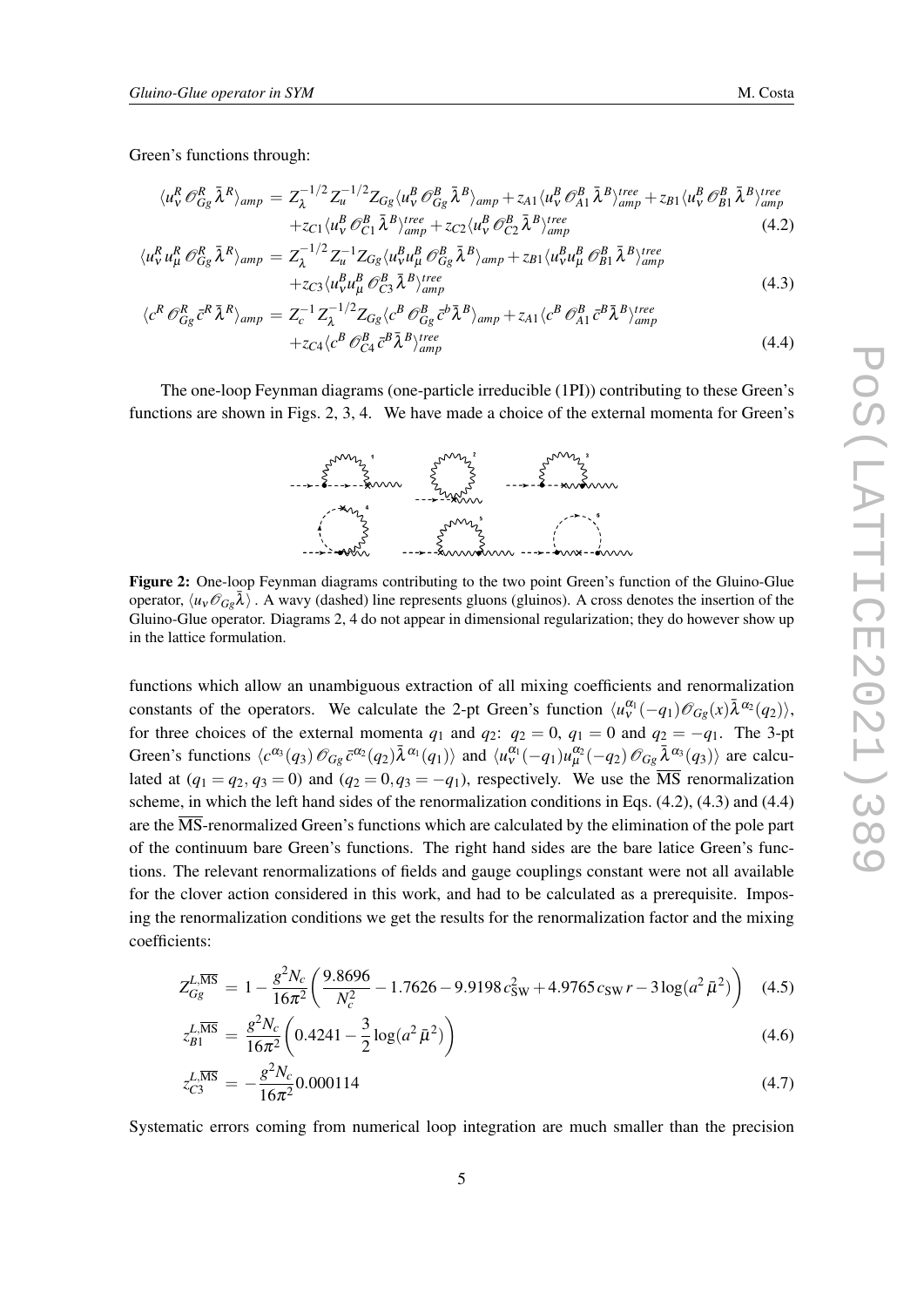

Figure 3: One-loop Feynman diagrams contributing to the three point Green's function of the Gluino-Glue operator,  $\langle u_V u_\mu \mathcal{O}_{Gg} \bar{\lambda} \rangle$ . A wavy (dashed) line represents gluons (gluinos). Diagrams 1, 2, 3, 5, 6, 11, and 13 do not appear in dimensional regularization but they contribute in the lattice regularization. A cross denotes the insertion of the operator. A mirror version (under exchange of the two external gluons) of diagrams 3, 4, 5, 6, 8, 10, 14, 15 and 16 must also be included.



Figure 4: One-loop Feynman diagrams contributing to the three point Green's function of the Gluino-glue operator,  $\langle c \mathcal{O}_{Gg} \bar{c} \bar{\lambda} \rangle$ . A wavy (dashed) line represents gluons (gluinos). A cross denotes the insertion of the operator. The "double dashed" line is the ghost field. Diagrams 1 and 2 do not appear in dimensional regularization; they do however show up in the lattice formulation.

presented in the above results. Also, certain mixing coefficients vanish at one loop:

$$
z_{A1}^{\overline{L,\overline{\rm MS}}} = z_{C1}^{\overline{L,\overline{\rm MS}}} = z_{C2}^{\overline{L,\overline{\rm MS}}} = z_{C4}^{\overline{L,\overline{\rm MS}}} = 0
$$
\n(4.8)

Further details on this calculation can be found in Ref. [[2](#page-7-0)].